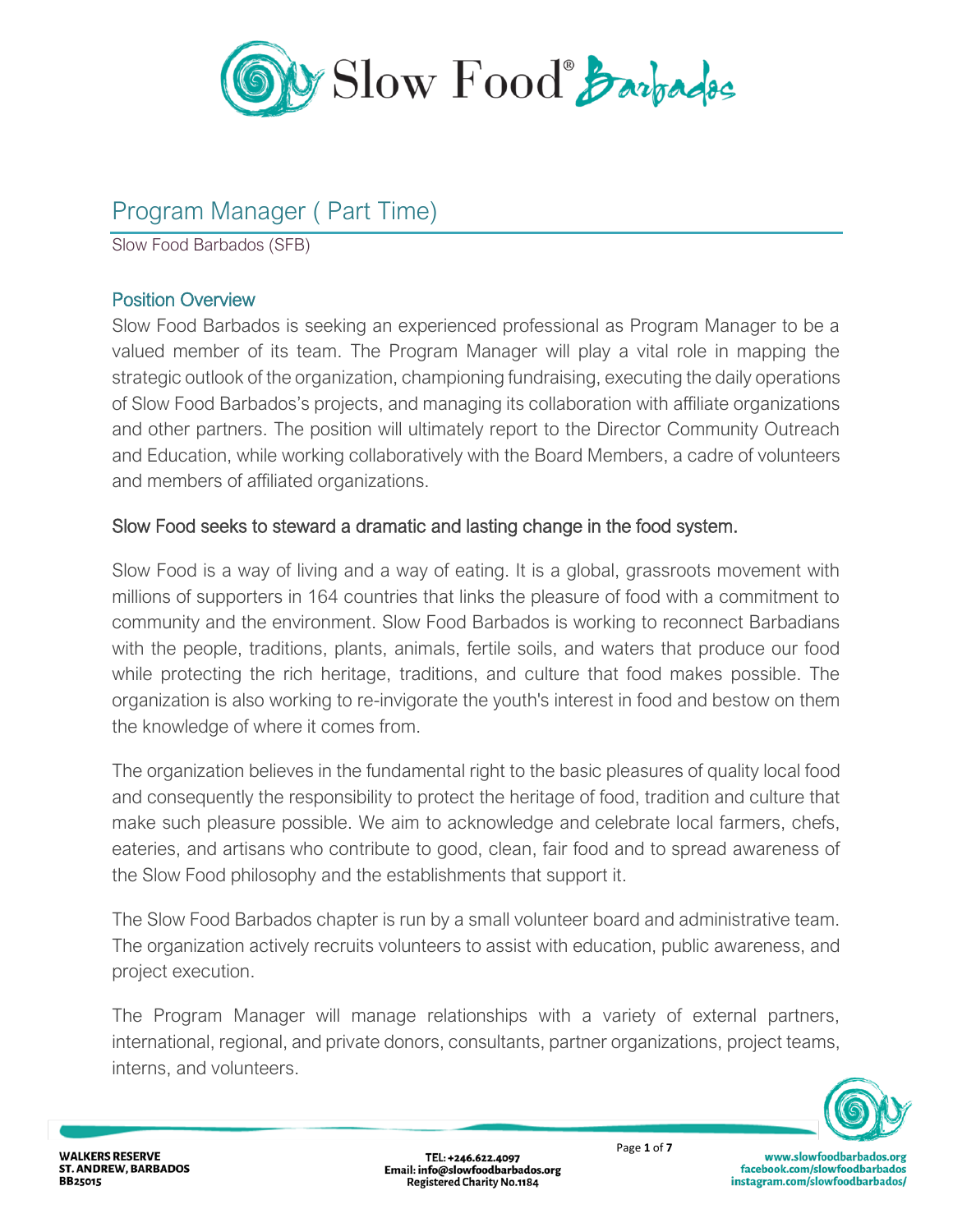

The Program Manager may also be called upon to temporarily exercise the duties of other directors within Slow Food Barbados, should the need arise. The Program Coordinator is responsible for:

- ℵ Working in tandem with the Board Members to shape the overall strategic and operational direction of Slow Food Barbados including but not limited to: recruiting and managing volunteers, programming, expansion of projects, and execution of its mission.
- ℵ Developing a deep knowledge of field, core programs, operations, and business plans for the realization of Slow Food Barbados vision and mission.
- ℵ The coordination and synchronization of Slow Food Barbados activities with that of the various affiliates and partners, maximizing limited resources and ensuring excellent service to the communities and various publics served.
- ℵ Building and maintaining existing partner relationships and networks and performing to the highest professional standards.
- ℵ Produce rigorous work product in a timely and reliable manner and elicit the trust of the Board, colleagues, and internal and external partners.

Slow Food Barbados seeks to create dramatic and lasting change in our national food system in Barbados by facilitating the development of food sovereignty and food security initiatives on the island. The core ethos of the organization is based on 3 core principles:

- ℵ GOOD: Quality, Flavorsome and Healthy
- ℵ CLEAN: Production that does not harm the Environment, the People, or the Animals
- **K** FAIR: Accessible prices for customers and fair pay and conditions for producers.

Slow Food Barbados is a volunteer organization and funding for this position is contingent on the ability of the incumbent to raise their own salary through fundraising and/or grant funding. Funding for this position will be provided for the period of one (1) year in which the incumbent is expected to design and execute a funding strategy that will take into account the finance of this position going into the future.

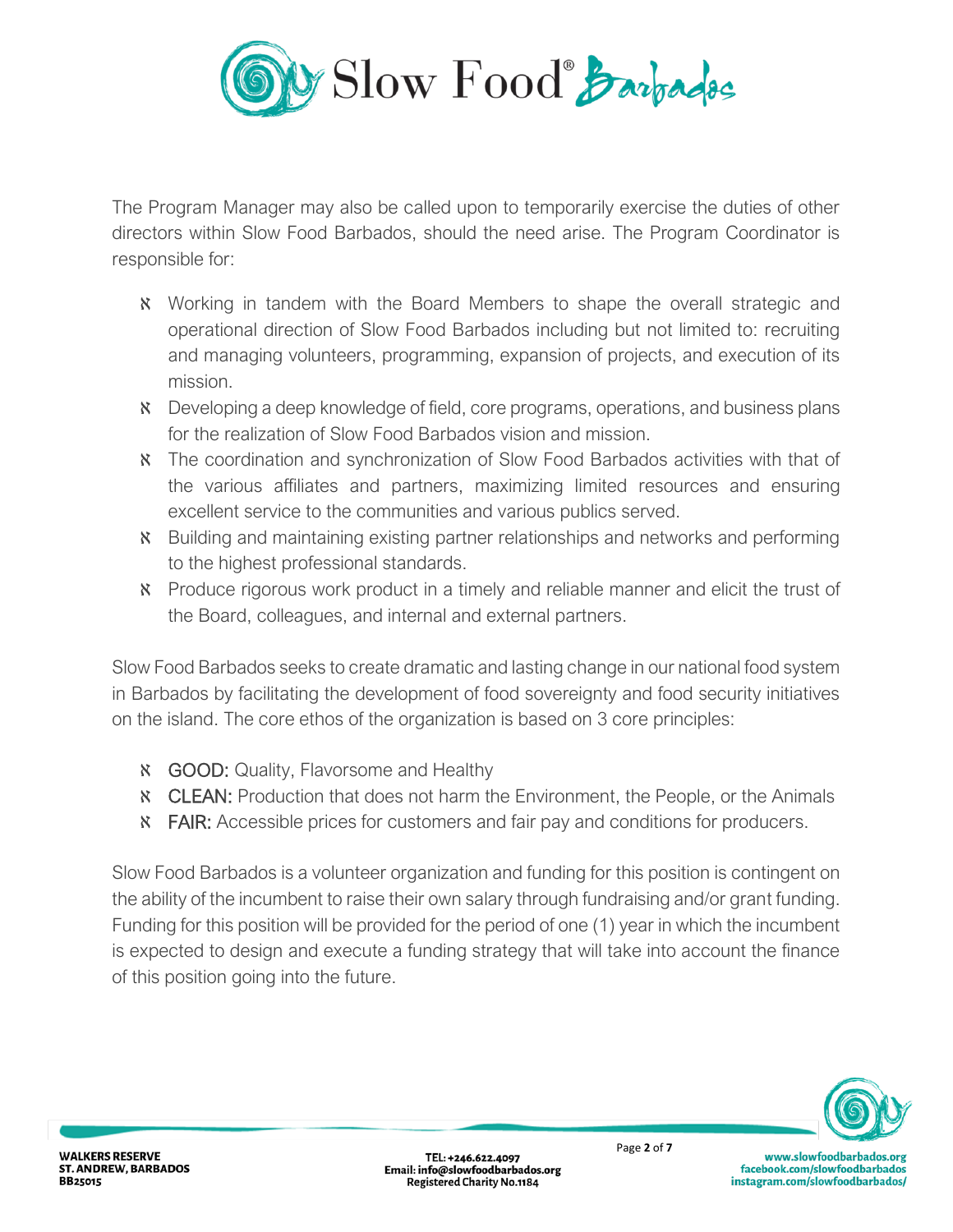

#### **Responsibilities**

#### Leadership & Management

- ℵ Ensure ongoing programmatic excellence, rigorous program evaluation, and consistent quality of finance and administration, fundraising, communications, and systems.
- ℵ Set the strategic course for Slow Food Barbados and recommend timelines and resources needed to achieve strategic goals as they are agreed upon by the team.
- ℵ Actively engage and energize Slow Food Barbados's volunteers, board members, event committees, partnering organizations, and funders.
- ℵ Provide leadership for the volunteers and the Board members of the Slow Food Barbados team and its affiliates.
- **K** Work collaboratively with the Directors and the Board.
- ℵ Work collaboratively with the affiliate organizations and associated business ventures of the Directors.
- ℵ Ensure effective systems to track scaling progress, and regularly evaluate program components, to measure successes that can be effectively communicated to the board, funders, and other constituents.
- ℵ Use project management tools to manage volunteers, document and record for posterity and follow up actions by the team.
- ℵ In collaboration with the Directors draft, review and approve contracts for consultants and external contract work.
- ℵ Develop the means for monitoring and evaluating initiatives against the organization's strategic plan and priorities.
- ℵ Participate in organizational representation for Slow Food Barbados and its affiliates by attending and contributing to association meetings and donor seminars and briefings and other outreach efforts, where necessary.

#### Finance

ℵ Develop, monitor, and prepare monthly reports for operating budget, cash flow, and balance sheets with the Partnerships & Finance Manager

## Planning & New Business

ℵ Work with the Directors and the Board to design the expansion of Slow Food Barbados and complete the strategic business planning process for the program expansion across Barbados with a special focus on low income and vulnerable groups.

www.slowfoodbarbados.org

facebook.com/slowfoodbarbados

instagram.com/slowfoodbarbados/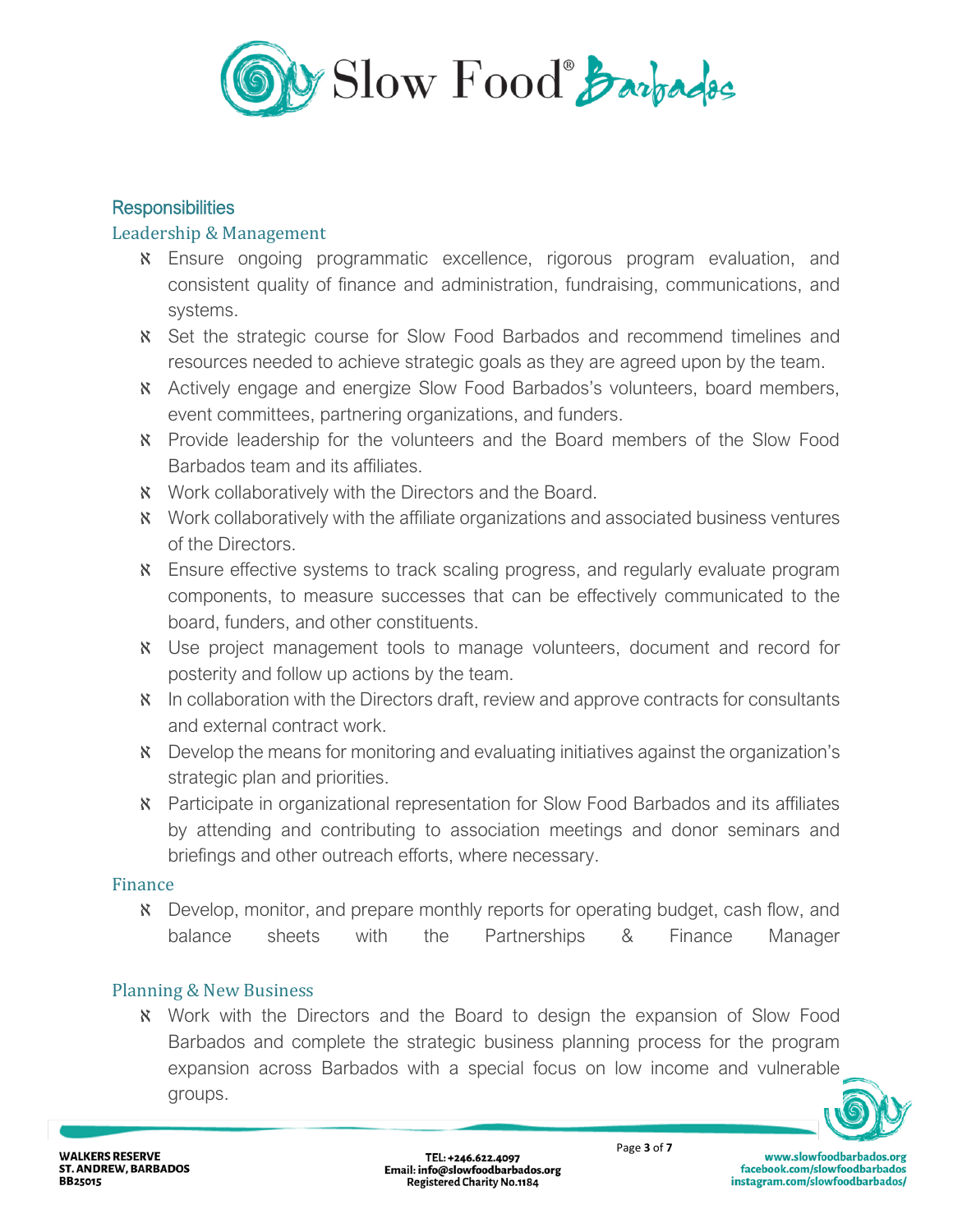

- ℵ Develop and manage grants/fundraising calendar and supply needed inputs (statements, budgets, data, etc.) for grant proposals, interim reports, and other funding requirements.
- ℵ Identify new potential projects, clearly define risks, opportunities and resources required and write project proposal and implement donor funded projects from start to finish.
- ℵ Maintain existing partnerships and networks while building new relationships with funders, similar type organizations, and political & community leaders.
- ℵ Be an external local and regional presence that publishes and communicates program results with an emphasis on the successes of Slow Food Barbados as a model for the English-speaking Caribbean.

## **Education**

- ℵ Minimum of a bachelor's degree in agriculture/ environmental conservation, management, business administration or related social science discipline.
- ℵ A master's degree is desirable.
- ℵ National of Barbados, CARICOM or resident with a regular work permit.

# **Experience**

- ℵ Five (5) + years progressive experience in a high-paced, rapid growth project, nonprofit and/or development/aid environment.
- **K** Experience in organizational management with the ability to coach staff, manage, and develop high-performance teams, set, and achieve strategic objectives, and manage a budget.
- ℵ Strong written and verbal communication skills; a persuasive and passionate communicator with excellent interpersonal and multidisciplinary project skills.
- ℵ Action-oriented, entrepreneurial, adaptable, and innovative approach to business planning.
- ℵ Proficient in the use of Google Suite and Microsoft Office Suite (Word, Excel, PowerPoint etc.)
- ℵ High-level of motivation and energy with desire to "rollup sleeves." Proven track record with and enthusiasm for building from the ground up and delivering projects on schedule.
- ℵ A deep commitment to the mission and values of Slow Food Barbados and its affiliates.

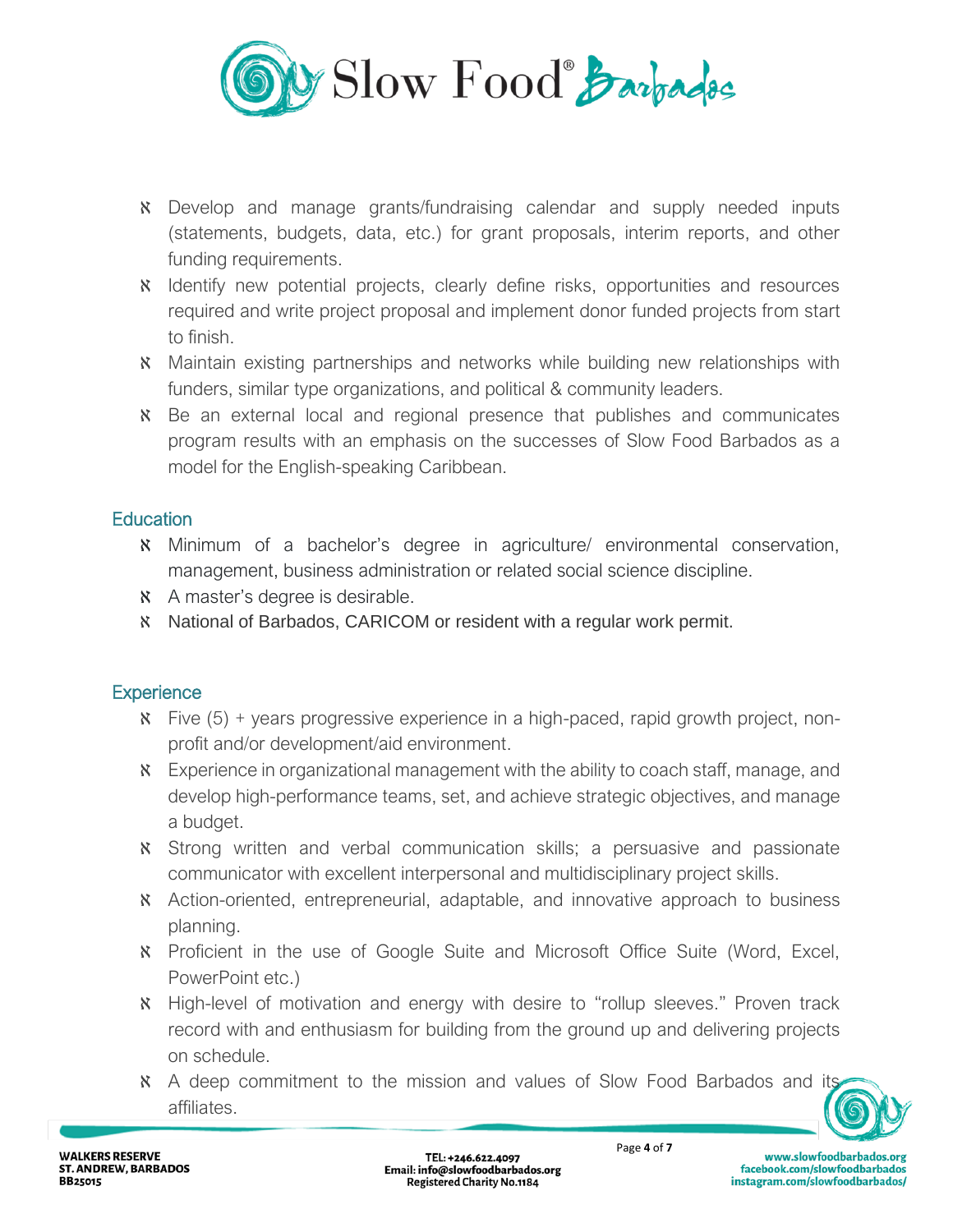

#### Core Competencies

- ℵ Business Acumen and Agility, open to change and flexible in a fast-paced environment. Effectively adapts own approach to suit changing circumstances or requirements. Reflects on experiences and modifies own behavior. Performance is consistent, even under pressure. Always pursues continuous improvements.
- ℵ Effective Communication expresses ideas or facts in a clear, concise, and open manner. Communication indicates a consideration for the feelings and needs of others. Actively listens and proactively shares knowledge. Handles conflict effectively, by overcoming differences of opinion and finding common ground.
- ℵ Partnership demonstrates understanding of the impact of own role on all partners and always puts the end beneficiary first. Excellent negotiating skills. Builds and maintains strong external relationships and is a competent partner for others.
- ℵ Ethical Conduct, conduct business in an ethical, open, and transparent manner. A responsible steward of the organization's funds and its relationships with donors, partners, clients, employees, volunteers, interns, communities, and supporters. Accountable for the way in which resources are used and strive to do so in an efficient and effective manner.
- ℵ Integrity and Inclusion treats all individuals with respect; responds sensitively to differences and encourages others to do the same. Upholds organizational and ethical norms. Maintains high standards of trustworthiness. Role model for diversity and inclusion.
- ℵ Leadership, Ability to lead self and others, acts as a positive role model contributing to the team spirit. Collaborates and supports the development of others. Ability to interact with employees effectively, persuasively, and tactfully at all levels of the organization. Acts as a positive leadership role model, motivates, directs, and inspires others to succeed, utilizing appropriate leadership characteristics.
- ℵ Personal Effectiveness/Credibility/Results Oriented, efficiently establishes an appropriate course of action for self and/or others to accomplish a goal. Actions lead to total task accomplishment through concern for quality in all areas. Sees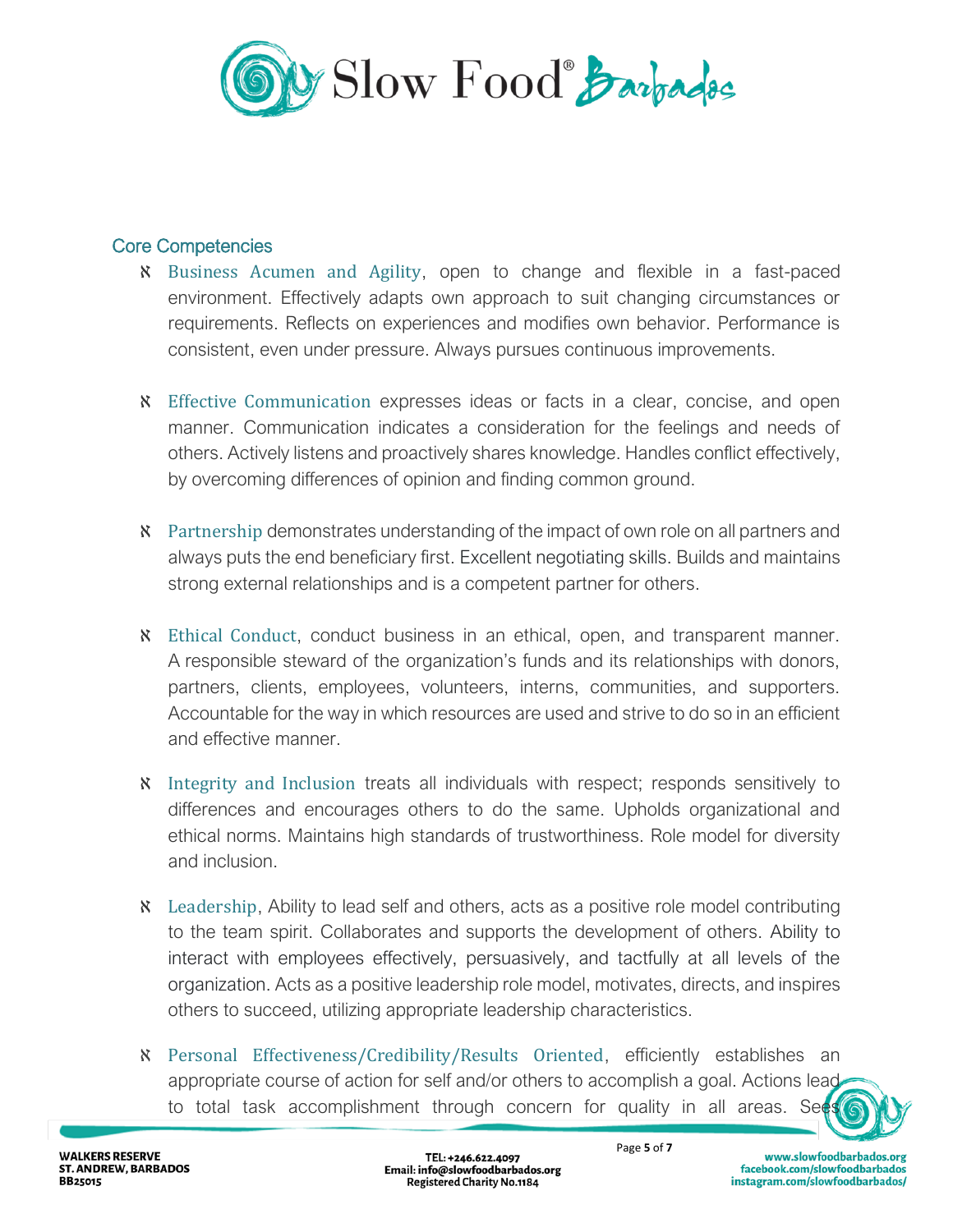

opportunities and takes the initiative to act on them. Understands that responsible use of resources maximizes our impact on our beneficiaries. High-level of personal and professional integrity and trustworthiness with a strong work ethic and the ability to work independently with minimal direction.

- ℵ Problem Solving/Analysis evaluates data and courses of action to reach logical, pragmatic decisions. Takes an unbiased, rational approach with calculated risks. Applies innovation and creativity to problem-solving.
- ℵ Strategic Perspective, develops and implements sustainable business strategies, thinks long term and externally to positively shape the organization. Strong organizational, analytical, and strategic planning skills with attention to detail and a high quality of work in a transitioning and high-pressure environment. Anticipates and perceives the impact and implications of future decisions and activities on other parts of the organization. Ability to elicit cooperation from a wide variety of sources, including senior management, clients, and other departments

## Reporting and Supervisory Chain

The position will ultimately report to the Director Community Outreach and Education, while working collaboratively with the Directors and the Board members, affiliate organizations e.g. Caribbean Permaculture Research Institute (CPRI), WIRRED and The Local & Co. among others.

## Work Environment

This job operates in an office environment however the incumbent will be required to move between the various business locations and spend substantial time in the field executing activities.